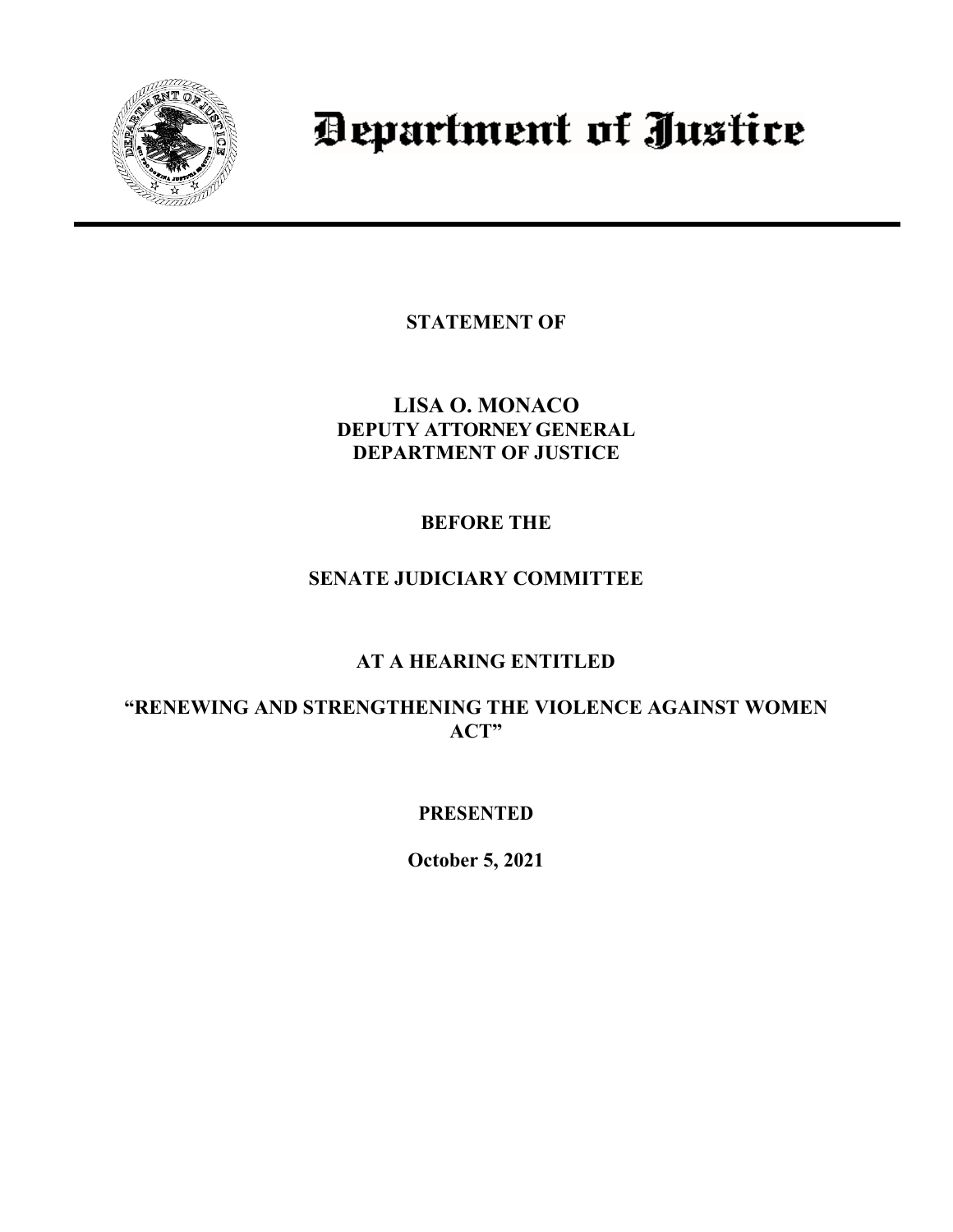Testimony of Lisa O. Monaco Deputy Attorney General U.S. Department of Justice

Before the Senate Judiciary Committee October 5, 2021

#### *Introduction*

Thank you, Chairman Durbin, Ranking Member Grassley, and members of the Committee for the opportunity to speak to you today about the Violence Against Women Act (VAWA), and the enormous impact it has had in combatting domestic violence, dating violence, sexual assault, and stalking. This important piece of legislation remains vital to ensuring the safety of American communities, and we urge Congress to reauthorize it.

The opportunity to support VAWA's reauthorization is particularly significant for me, as I began my career as a staff member of this Committee, led by then-Chairman Joseph Biden. My job included responding to letters from people who wrote to this body about a variety of issues. One issue that came up again and again was the violence that too many people—mostly women suffered at the hands of their intimate partners, the epidemic of sexual assault and stalking throughout this country, and the lack of accountability for these crimes. The statistics this Committee documented in its 1993 report were deeply troubling: over 60 percent of rape reports did not result in arrests; a rape case was more than twice as likely to be dismissed as a murder case and nearly 40 percent more likely to be dismissed than a robbery case; less than half of the individuals arrested for rape were convicted of that offense. And over one-half of all convicted rapists served an average of only [1](#page-1-0) year or less in prison.<sup>1</sup>

Long before VAWA, survivors and advocates worked tirelessly to form a nationwide movement to end violence against women and to support the rights and dignity of survivors. They started domestic violence shelters and rape crisis centers; lobbied state legislatures to outlaw marital rape and allow victims of domestic violence to obtain orders of protection against their abusers; fought against common rape myths and stereotypes; urged local law enforcement to take violence against women seriously; organized on college campuses for safety for survivors and accountability for offenders; and formed dynamic victim-centered service organizations, many of which still exist today. In many ways, these local grassroots efforts brought the reality of violence against women into the country's consciousness and paved the way for federal action.

It was against this backdrop that Congress passed the landmark Violence Against Women Act in 1994, the first comprehensive federal legislation to address violence against women, including domestic violence, sexual assault, and stalking. Through this action, Congress signaled that ending violence against women is a national priority, and the crisis deserves the weight of the federal government's leadership and resources.

VAWA, and the programs supported through its funding, are as critical as ever. Based on the most recent available data, as many as one in three women are subjected to domestic violence,

<span id="page-1-0"></span><sup>&</sup>lt;sup>1</sup> Senate Report No. 103-138, at 42 (Sept. 10, 1993).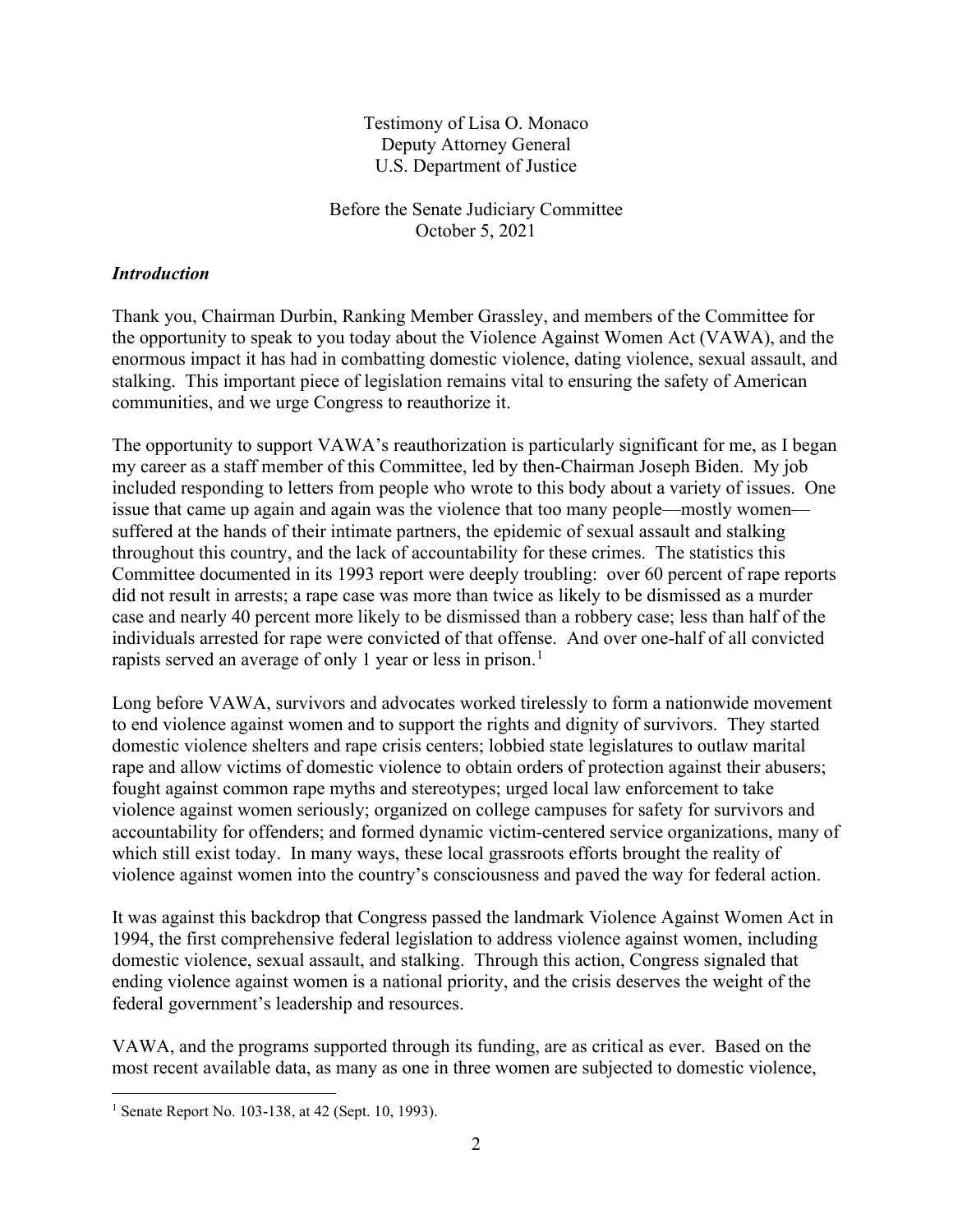dating violence, sexual assault, or stalking at some point in their lives, and the rate is even higher for women of color, lesbian and bisexual women, and transgender people.<sup>[2](#page-2-0)</sup> And while COVID-19 created an extraordinary emergency for all Americans, it laid bare the particular vulnerabilities of a number of communities, including survivors of domestic and sexual violence, and challenged us to redouble our efforts to support their safety. During the pandemic, VAWAfunded programs have been a lifeline to victims whose other support disappeared and provided much needed assistance to overburdened communities.

Congress's continued appropriations over the past several years have enabled this important work to continue. A reauthorized VAWA must address gaps in the current statutory structure, and it must continue to invest in, and expand, strategies that advance access to safety, justice, and economic stability for victims and survivors. Coming full circle from where VAWA began, now-President Biden and his Administration strongly support reauthorization of VAWA, and the President's FY 2022 budget has requested a historic investment of \$1 billion in total funding for VAWA programs. The Department of Justice (the Department) urges Congress to build upon the bipartisan previous VAWA authorizations of 2000, 2005, and 2013, and fully fund the President's request.

#### *About the Office on Violence Against Women*

The Department's Office on Violence Against Women (OVW) assumes the day-to-day work of implementing VAWA, and I am proud to represent those dedicated employees here today. OVW was created to administer VAWA and subsequent legislation. Today, the office leads the federal government's efforts to reduce violence against women and administer justice for and strengthen services to victims of domestic violence, dating violence, sexual assault, and stalking.

Currently, OVW administers four formula grant programs and 15 discretionary grant programs. These programs provide funding to support and improve victim services, legal assistance, law enforcement and prosecution services, and court practices, as well as training and technical assistance to an array of professionals and organizations. OVW maintains close relationships

<span id="page-2-0"></span><sup>2</sup> Black, M.C., Basile, K.C., Breiding, M.J., Smith, S.G., Walters, M.L., Merrick, M.T., Chen, J., & Stevens, M.R., National Center for Injury Prevention and Control, Centers for Disease Control and Prevention, *The National Intimate Partner and Sexual Violence Survey (NISVS): 2010 Summary Report* (2011), available at

https://www.cdc.gov/violenceprevention/pdf/NISVS\_Executive\_Summary-a.pdf; *see also* Smith, S.G., Zhang, X., Basile, K.C., Merrick, M.T., Wang, J., Kresnow, M., Chen, J., National Center for Injury Prevention and Control, Centers for Disease Control and Prevention, *The National Intimate Partner and Sexual Violence Survey (NISVS): 2015 Data Brief – Updated Release* (2018) at 2, 8, available at

<https://www.cdc.gov/violenceprevention/pdf/2015data-brief508.pdf> (43.6% of women experience sexual violence victimization in their lifetime; over 1 in 3 are subjected to sexual victimization, physical assault or stalking by an intimate partner in in their lifetime); National Center for Injury Prevention and Control, Centers for Disease Control and Prevention, *NISVS: An Overview of 2010 Findings on Victimization by Sexual Orientation*, available at [https://www.cdc.gov/violenceprevention/pdf/cdc\\_nisvs\\_victimization\\_final-a.pdf;](https://www.cdc.gov/violenceprevention/pdf/cdc_nisvs_victimization_final-a.pdf) Sandy E. James, Jody L. Herman, Susan Rankin, Mara Keisling, Lisa Mottet, & Ma'ayan Anafi, The National Center for Transgender Equality, *The Report of the 2015 U.S. Transgender Survey*, (2016), available at

[https://transequality.org/sites/default/files/docs/usts/USTS-Full-Report-Dec17.pdf;](https://transequality.org/sites/default/files/docs/usts/USTS-Full-Report-Dec17.pdf) Brown, T. N. T., & Herman, J. L. (2015). *Intimate partner violence and sexual abuse among LGBT people: a review of existing research*. Los Angeles, CA: The Williams Institute, available at: [https://williamsinstitute.law.ucla.edu/wp-content/uploads/IPV-](https://williamsinstitute.law.ucla.edu/wp-content/uploads/IPV-Sexual-Abuse-Among-LGBT-Nov-2015.pdf)[Sexual-Abuse-Among-LGBT-Nov-2015.pdf.](https://williamsinstitute.law.ucla.edu/wp-content/uploads/IPV-Sexual-Abuse-Among-LGBT-Nov-2015.pdf)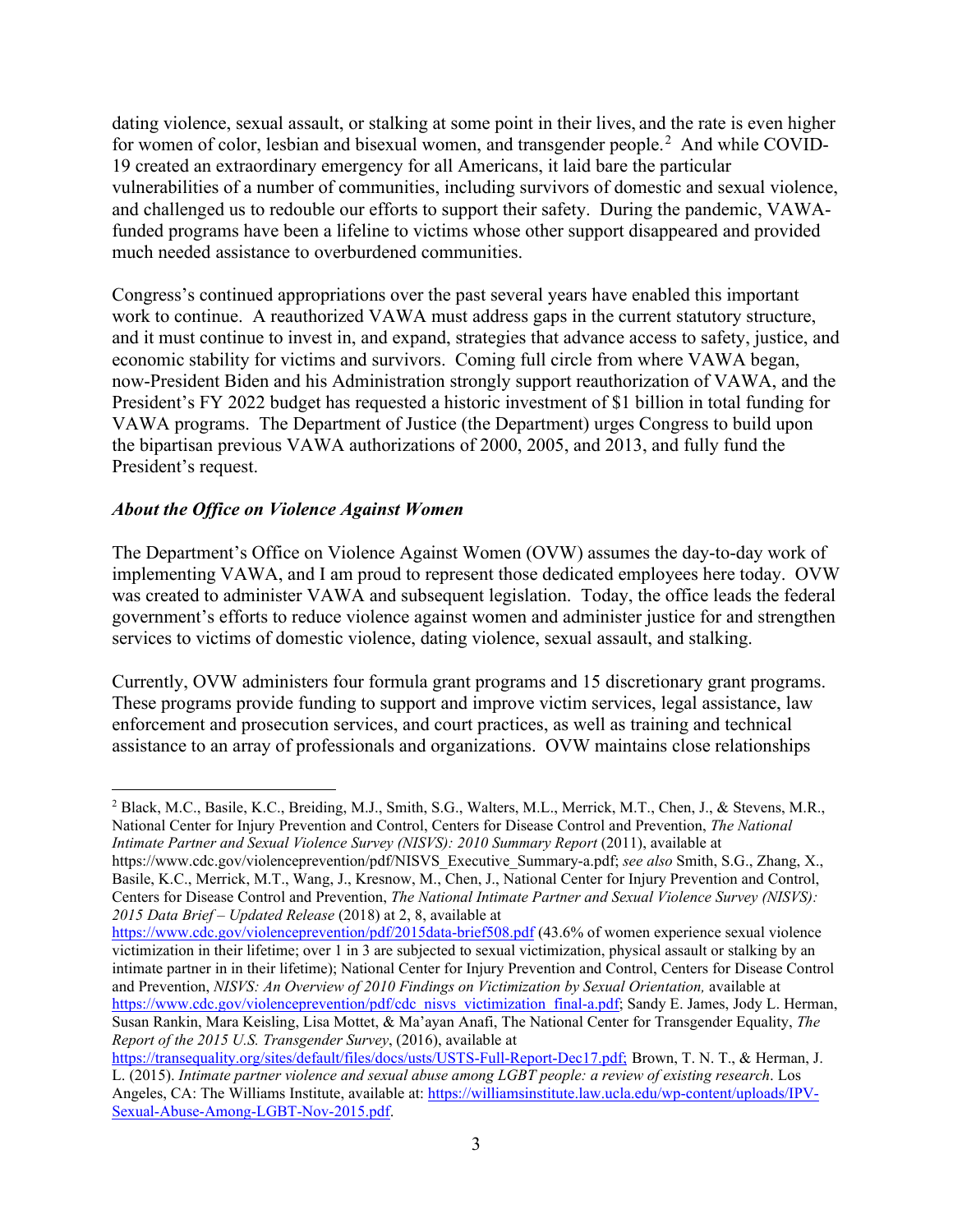with grantees, assessing their needs and challenges in real time, learning from their successes and struggles, supporting training and technical assistance to maximize the effectiveness of their activities, and designing new initiatives to address emerging issues in the field. As the research demonstrates, VAWA funding supports evidence-based practices that save lives and help communities across America respond to domestic and sexual violence.

#### *The Department of Justice's VAWA 2021 Priorities*

Through this reauthorization, we must build upon what we have learned in the years since VAWA was first enacted and address areas of continuing challenge in our communities. VAWA was originally conceived as a bill to improve the way that law enforcement, prosecutors, and courts respond to violence against women, with an emphasis on supporting a coordinated community response. Before VAWA, far too often, law enforcement officers routinely treated domestic violence as a private family matter and viewed sexual assault victims with skepticism. VAWA marked a commitment to listen to survivors when we make changes to criminal justice responses, so that these changes reinforce, rather than undermine, their safety, autonomy, and healing. We must take a holistic view and seek to improve the training and the tools available in each step in the process—from the investigators and their forensic tools to the interactions with prosecutors, victim advocates, and the court system.

We must continue to equip police and prosecutors with the knowledge, skills, and resources needed to provide survivor-centered and trauma-informed responses to victims who seek help from the criminal justice system.

We must find new ways to reach and improve services for underserved populations, including culturally specific communities, LGBTQ victims, individuals with disabilities, immigrant survivors, older adults, and victims in rural communities, among others.

We must support tribes in their efforts to protect women in their communities from epidemic levels of domestic and sexual violence.

We must renew our efforts to reduce homicides through federal firearms laws, including addressing gaps in the current system that allow some offenders to slip through the cracks.

And, as with each VAWA reauthorization, Congress should enhance the Department's ability to identify and study innovative approaches to meeting survivors' needs and promoting justice.

#### *VAWA Funds Lifesaving Services and Promotes Justice for Survivors and Their Families*

Perhaps VAWA's widest influence is felt through its multiple grant programs that provide federal financial assistance to a broad range of nonprofits and government agencies that respond to domestic and sexual violence. In every state and territory, VAWA recipients are delivering lifesaving services to victims and their families, holding offenders accountable through criminal justice responses, improving the response of the civil and criminal justice systems, and training their community partners on evidence-based practices. Funding for VAWA programs allows grantees to serve hundreds of thousands of victims annually, providing critical services like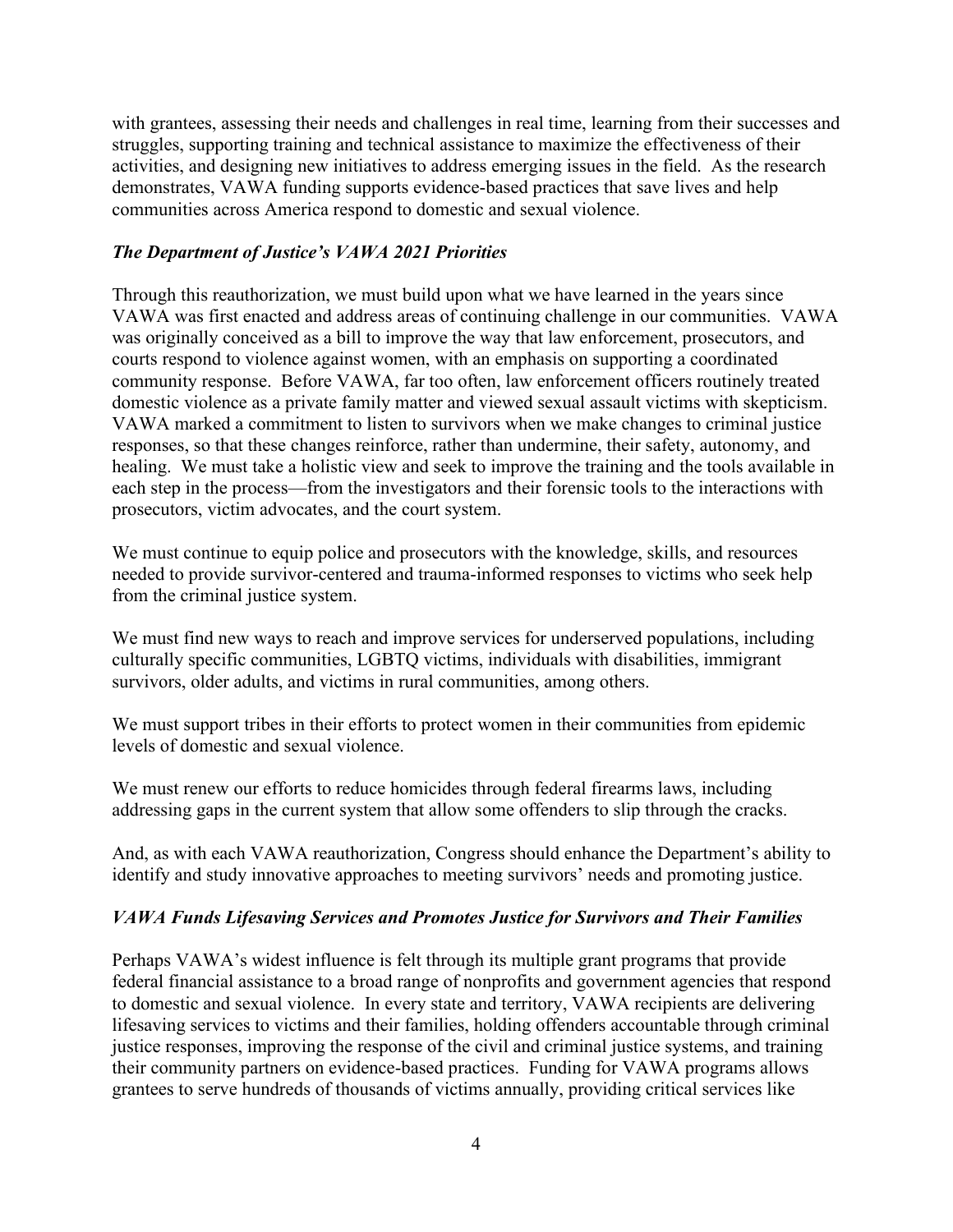hotlines and victim advocates, temporary housing for victims and their children, and legal assistance that improves survivors' access to and experience with court procedures like custody arrangements and protection orders. Each reauthorization of VAWA has added new programs and initiatives supporting evidence-based practices that save lives and help communities across America respond to domestic and sexual violence.

Since VAWA was reauthorized in 2005, however, funding for its grant programs has not kept pace with demand from applicants. Funding for many of VAWA's flagship programs has remained stagnant over the past decade, and the pandemic has only heightened the need for additional funding across these programs. President Biden's FY 2022 Budget thus includes a historic investment of \$1 billion in total funding for VAWA programs, nearly double the FY 2021 level. The Department strongly supports this request, and this infusion of funding will be critical to meeting today's needs and enabling a comprehensive approach to combating the scourge of domestic and sexual violence.

For example, the President requested an additional \$185 million for the *STOP (Services\*Training\*Officers\*Prosecutors) Violence Against Women Formula Grant Program*. This program is the cornerstone of VAWA, reaching every state and territory with its coordinated, multidisciplinary approach to developing effective law enforcement and prosecution strategies as well as victim advocacy and services in cases involving domestic violence, sexual assault, dating violence and stalking. By requiring that 30% of funds be allocated for victim services, of which at least 10% must be distributed to culturally specific, community-based organizations, the STOP Program serves as a model for supporting coordinated community responses. Allocating STOP funds for law enforcement agencies, prosecutors, courts, and victim services ensures collaboration among community agencies and elevates survivors' voices in the criminal justice system. Funding through STOP grants is also available to improve the technology that investigators can use to identify and document evidence of these crimes.

The President also requested an additional \$27 million for the *Improving Criminal Justice Responses to Sexual Assault, Domestic Violence, Dating Violence, and Stalking Grant (ICJR) Program*, which similarly provides funding for a coordinated community response to these crimes. The program supports a combination of victim services and specialized law enforcement and prosecution units, training and policy development focused on criminal justice agencies and courts, and multi-disciplinary teams, such as Sexual Assault Response Teams.

Likewise, the President requested an additional \$30.4 million for VAWA's *Grants to Indian Tribal Governments Program*, which promotes justice for American Indian and Alaska Native women by providing funding to Indian tribal governments to strengthen tribal justice interventions, including law enforcement, prosecution, courts, probation, and correctional facilities, as well as services for victims.

#### *Commitment to Civil Rights and Supporting Population-Specific Organizations*

The Department strongly supports the 2021 VAWA Reauthorization retaining one of the most groundbreaking provisions of the 2013 VAWA Reauthorization—the addition of a nondiscrimination provision that prohibits discrimination in VAWA-funded programs on the basis of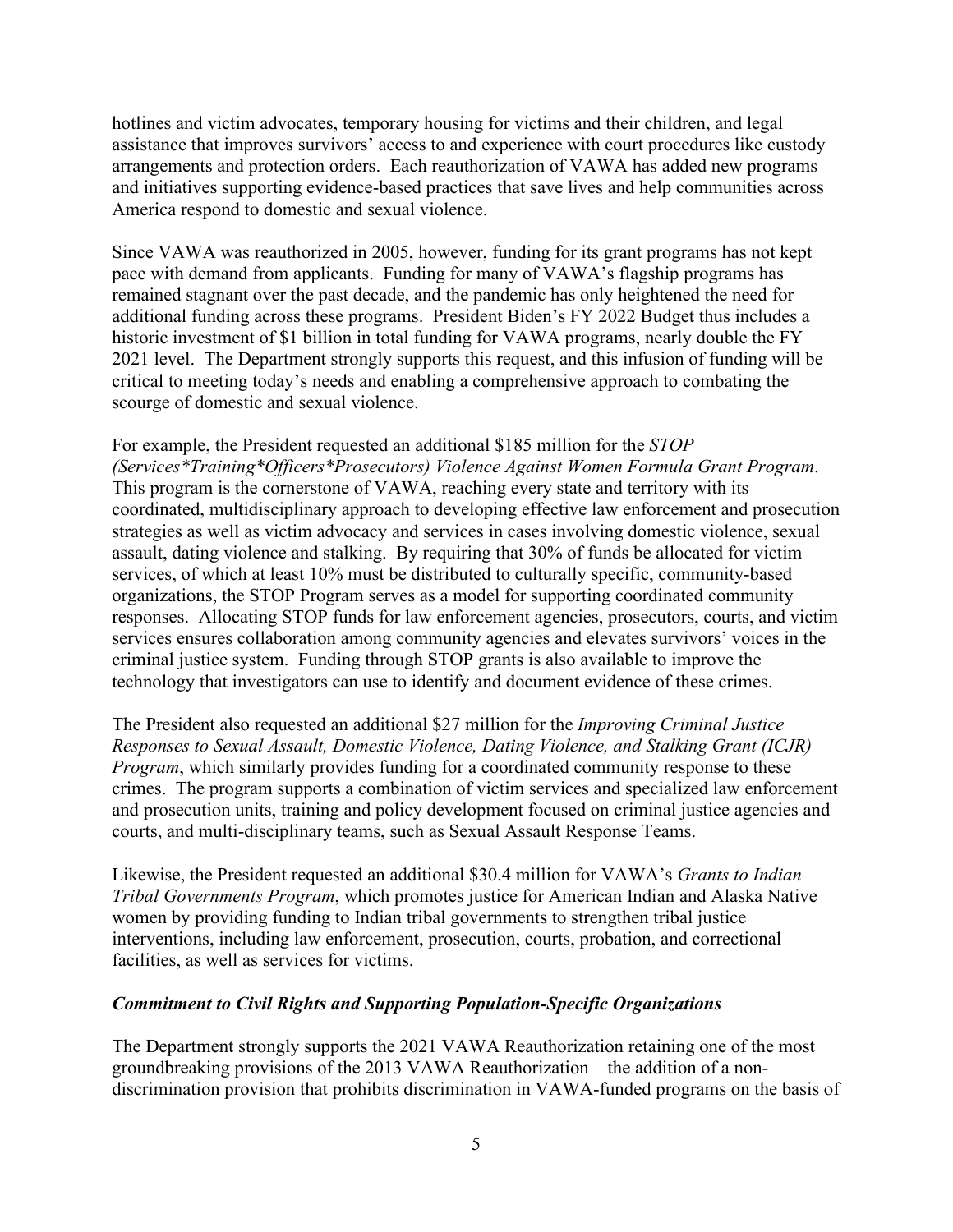race, color, national origin, sex, disability, religion, sexual orientation, or gender identity.<sup>[3](#page-5-0)</sup> Women of color, people with disabilities, and LGBTQ people are disproportionately impacted by domestic violence and sexual assault, $<sup>4</sup>$  $<sup>4</sup>$  $<sup>4</sup>$  and these groups face unique barriers in finding services</sup> that are accessible and culturally appropriate for their needs. With the addition of a nondiscrimination provision, Congress took a leap forward in our efforts to ensure that victims everywhere can access services at VAWA-funded programs, and sent a clear message that the federal government expects VAWA-funded organizations to be a safe haven for all victims and survivors.

This non-discrimination provision applies to all VAWA-funded recipients—states, tribal governments and organizations, units of local governments, and non-profits, including faithbased organizations. And since the non-discrimination provision went into effect, faith-based organizations that serve victims of domestic and sexual violence have continued to provide lifesaving services to victims, alongside their secular counterparts. OVW has funded training and technical assistance projects designed to help grantees build partnerships with faith-based leaders and organizations to address domestic violence and sexual assault, and to provide training to domestic violence and sexual assault organizations to better serve victims of faith.

The Department is committed to ensuring that all victims can access services free from discrimination. This commitment was echoed in the President's FY 2022 budget with increases to population-specific programs, including \$20 million for historically Black colleges and universities (HBCUs), Hispanic-serving institutions, and tribal colleges and universities through the Campus Program; \$10 million to establish a National Deaf Services Line; \$2 million to support transgender survivors; separate appropriations of \$20 million for the Culturally Specific Services Program and \$6 million for the Underserved Populations Program; and \$5 million to build the capacity of community-based organizations to successfully manage federal grants. We look forward to working with Congress to address discrimination against vulnerable and protected groups and ensure meaningful access to services that meet their needs.

#### *Expanding Special Domestic Violence Criminal Jurisdiction for Tribes*

Recognizing tribal criminal jurisdiction over a broader range of crimes committed by non-Indians in Indian country is a crucial step in ensuring that all victims of crime have access to justice and perpetrators are held accountable. Prior to the reauthorization of VAWA in 2013, tribes could not prosecute domestic and dating violence committed by non-Indians against Native American victims on tribal lands. In part because of this gap in tribal jurisdiction, Native American women have suffered some of the highest rates of violence at the hands of intimate partners in the United States. A leading National Institute of Justice analysis of 2010 survey data collected by the Centers for Disease Control and Prevention found that more than half (55.5%) of

<span id="page-5-1"></span><sup>4</sup> *See, e.g.*, Centers for Disease Control and Prevention. (n.d.). *An Overview of Intimate Partner Violence in the United States — 2010 Findings,* available at[: https://www.cdc.gov/violenceprevention/pdf/ipv-nisvs-factsheet-v5](https://www.cdc.gov/violenceprevention/pdf/ipv-nisvs-factsheet-v5-a.pdf) [a.pdf;](https://www.cdc.gov/violenceprevention/pdf/ipv-nisvs-factsheet-v5-a.pdf) Harrell, E. (2017, July). *Crime Against Persons with Disabilities, 2009-2015 – Statistical Tables*. (NCJ 250632). Washington, DC: Bureau of Justice Statistics, U.S. Department of Justice, available at: [https://www.bjs.gov/content/pub/pdf/capd0915st.pdf;](https://www.bjs.gov/content/pub/pdf/capd0915st.pdf) Centers for Disease Control and Prevention. (n.d.). *NISVS: An Overview of 2010 Findings on Victimization by Sexual Orientation*, available at [https://www.cdc.gov/violenceprevention/pdf/cdc\\_nisvs\\_victimization\\_final-a.pdf.](https://www.cdc.gov/violenceprevention/pdf/cdc_nisvs_victimization_final-a.pdf)

<span id="page-5-0"></span><sup>3</sup> Codified at 34 U.S.C. 12291(b)(13).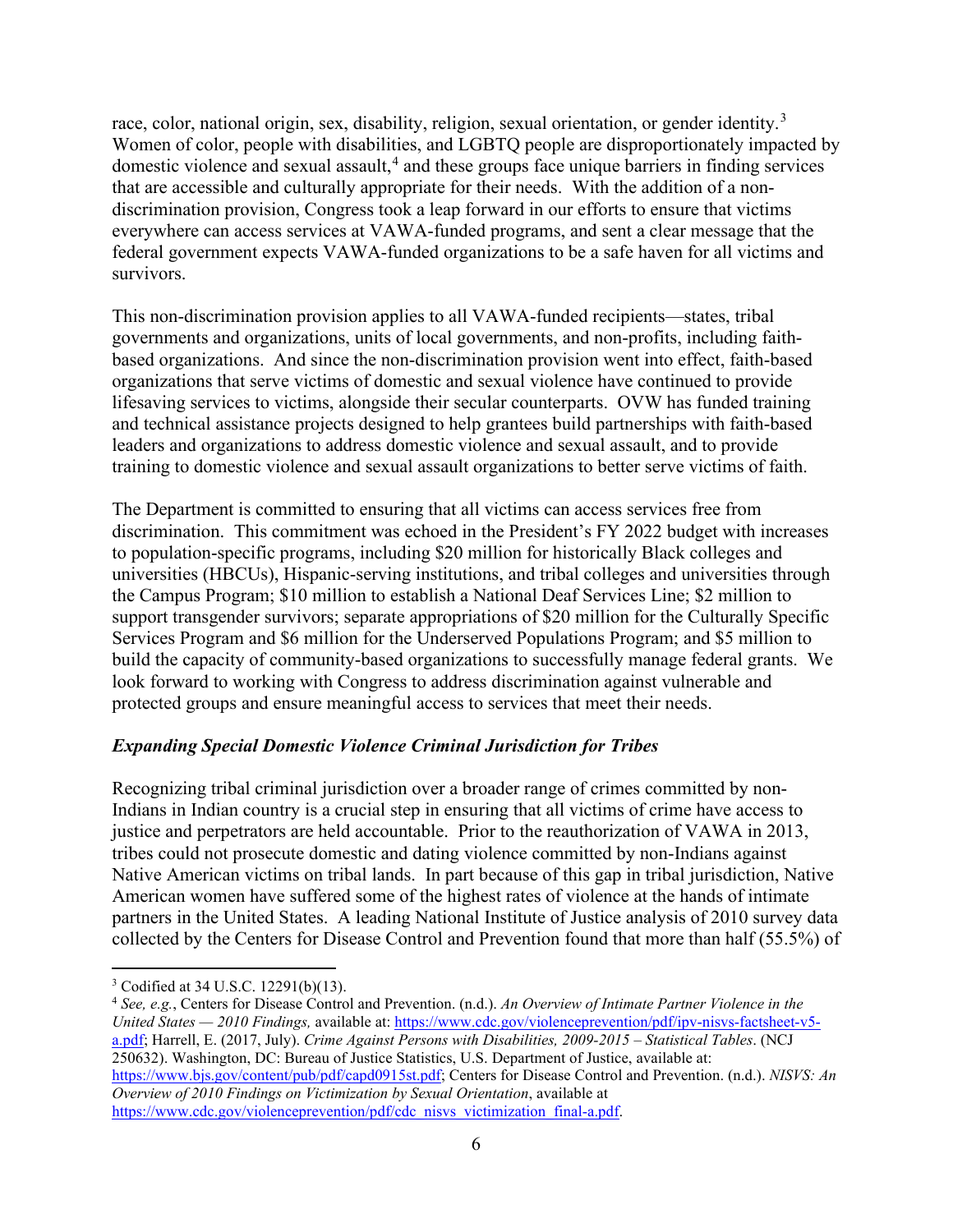American Indian and Alaska Native women have experienced physical violence by an intimate partner in their lifetimes. Among these victims, 90% have experienced such violence by an intimate partner of a different race and ethnicity.<sup>[5](#page-6-0)</sup>

In VAWA 2013, Congress recognized and affirmed tribes' inherent power to exercise "special domestic violence criminal jurisdiction," or SDVCJ, over certain defendants, regardless of their Indian or non-Indian status, who commit acts of domestic violence or dating violence or violate certain protection orders in Indian country.<sup>[6](#page-6-1)</sup> For the first time in decades, tribes therefore could prosecute non-Indian perpetrators of domestic violence and dating violence in tribal courts. In recognizing this tribal jurisdiction, Congress required that participating tribes provide protections for a criminal defendant's rights and civil liberties.

The Department moved swiftly to implement the law's initial pilot project structure in 2013. That pilot laid the foundation for the 28 tribes that voluntarily exercise SDVCJ today. The National Congress of American Indians has documented the impact of these implementing tribes and reports that, as of March 2021, there have been 130 convictions of SDVCJ defendants, many of which involved defendants with long histories of violence and abuse. This fact alone underscores how VAWA has helped empower tribal nations to obtain justice and address significant gaps that previously existed in access to justice for Native American victims.

Through our consultations with tribal leaders, however, we know that there is more work to do. Between the years 2016 and 2020, most of the tribes that testified about SDVCJ at the Department's annual Violence Against Women Government-to-Government Tribal Consultation advocated that SDVCJ be expanded to include non-Indian perpetrators of sexual assault, sex trafficking, and crimes against children and law enforcement officers, among other crimes. One common theme from tribal leaders has been that domestic violence incidents often involve attendant crimes that should be prosecuted concurrently. Of equal importance, many tribes have advocated for expanding SDVCJ to include non-Indian defendants who commit sexual assaults on tribal lands, including those who do not maintain "substantial ties" to the tribe.<sup>[7](#page-6-2)</sup> Finally, tribes have noted that prior reauthorizations of VAWA left a gap by failing to recognize tribal criminal jurisdiction over crimes committed by SDVCJ defendants during and after their arrests by tribal authorities.

The Department strongly supports measures to bridge these critical gaps in tribal criminal jurisdiction over non-Indian offenders. An expansion of SDVCJ would allow participating tribes to hold accountable non-Indian perpetrators of sexual violence, sex trafficking, domestic violence against child victims, stalking, elder abuse, and assault against law enforcement officers when they commit such crimes on tribal territory. We pledge to work with Congress to build on

<span id="page-6-0"></span><sup>5</sup> Andre B. Rosay, U.S. Dept. of Justice, Nat'l Inst. of Justice, Violence Against American Indian and Alaska Native Women and Men: 2010 Findings from the National Intimate Partner and Sexual Violence Survey (May 2016) 21, 26, available at [https://www.ncjrs.gov/pdffiles1/nij/249736.pdf.](https://www.ncjrs.gov/pdffiles1/nij/249736.pdf) 6 Codified at 25 U.S.C. § 1304.

<span id="page-6-1"></span>

<span id="page-6-2"></span><sup>7</sup> VAWA 2013 provides that a participating tribe may exercise SDVCJ over a non-Indian defendant only if the defendant resides in the tribe's Indian country, is employed in the tribe's Indian country, or is a spouse, intimate partner, or dating partner of a member of the tribe or an Indian who resides in the tribe's Indian country. *See* 25 U.S.C. § 1304(b)(4)(B). These requirements are commonly referred to as "substantial ties."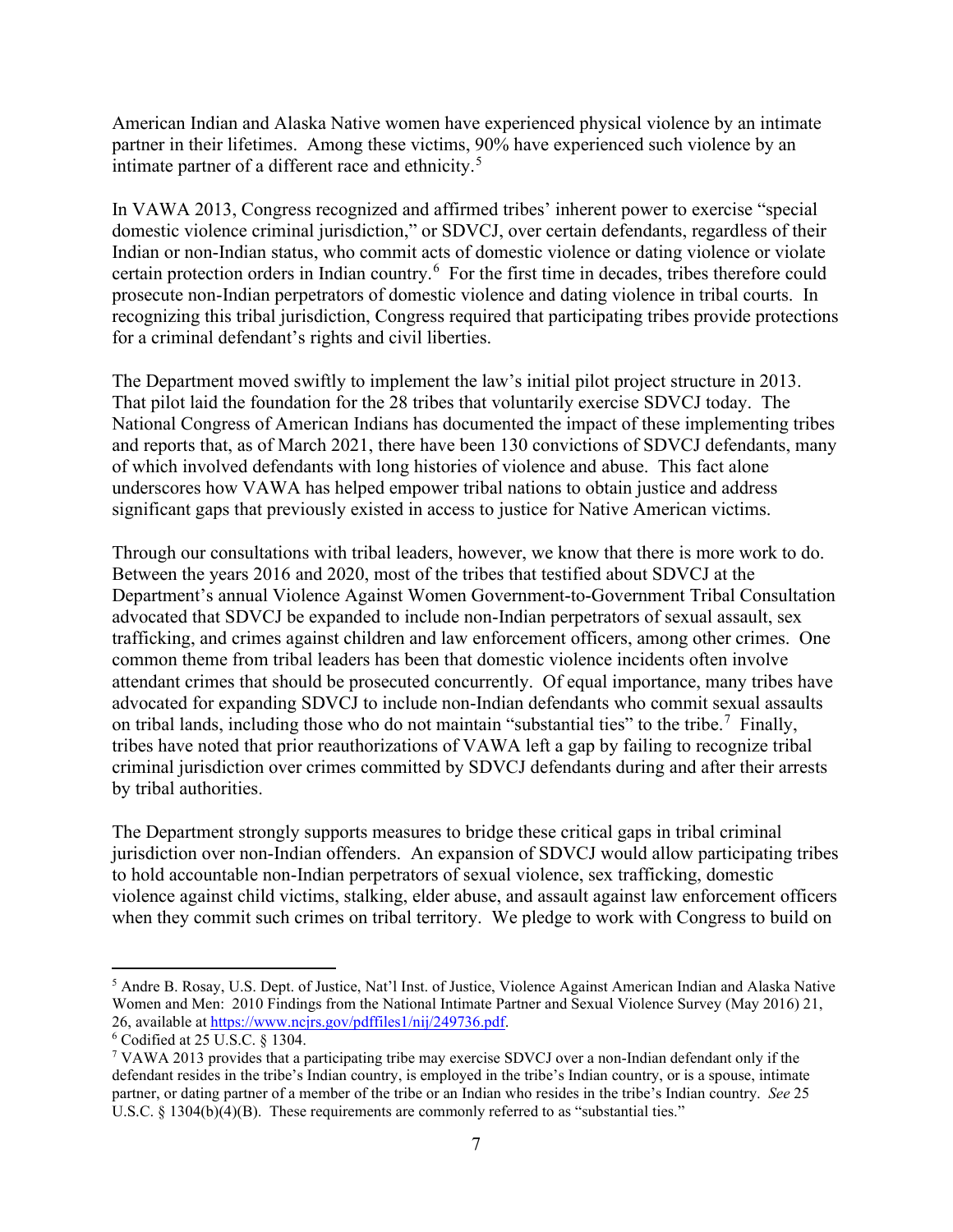the tribes' effective implementation of SDVCJ, address significant co-occurring crimes, and expand access to justice for indigenous victims.

#### *Reducing Homicides Through Enforcing Federal Firearms Laws*

VAWA not only supports state, tribal, and local criminal justice initiatives through funding; VAWA and subsequent legislation also created federal offenses that prohibit interstate domestic violence, stalking, violations of protection orders, and possession of firearms by domestic abusers.<sup>[8](#page-7-0)</sup> Although domestic violence, dating violence, sexual assault, and stalking are ordinarily prosecuted at the state level, these federal tools allow United States Attorneys to prosecute abusers who cross state lines or use instrumentalities of interstate commerce. These tools are essential to enable the federal government to protect victims and hold offenders accountable as they travel in pursuit of their victims.

There are, however, gaps in the current system that limit federal prosecution for some offenders. For decades, the Gun Control Act has prohibited persons subject to certain protection orders or those convicted of qualifying misdemeanor crimes of domestic violence from possessing firearms.<sup>[9](#page-7-1)</sup> This provision is critically important to prevent domestic violence homicides by keeping firearms out of the hands of domestic abusers.<sup>10</sup> Currently, however, those provisions apply only when the abuser is a spouse, former spouse, or similarly situated to a spouse, shares a child in common with the victim, or cohabitates or has cohabitated with the victim. We know that abuse in dating relationships is no less dangerous—allowing this "boyfriend loophole" to persist leaves countless numbers of victims unprotected, and we urge Congress to close this gap in the coming reauthorization.

The Department also urges Congress to resolve uncertainty around whether "misdemeanor crimes of domestic violence" include local and municipal misdemeanors. In recent years, several courts have issued adverse rulings preventing federal prosecutions based on misdemeanor domestic violence convictions under municipal ordinances—which are available in 33 states to prosecute domestic assault—based on the failure of the statute to specifically mention municipal ordinances.<sup>[11](#page-7-3)</sup>

We hope that Congress will act to allow many United States Attorneys' Offices to prosecute domestic violence offenders convicted under municipal ordinances that essentially mimic state offenses when those offenders violate the federal firearms prohibitions, which is particularly important in jurisdictions that use only municipal ordinances to prosecute domestic violence assault. The Department looks forward to working with Congress to correct these and other gaps in the federal response to domestic violence in order to prevent offenders from slipping through the cracks and provide U.S. Attorneys the tools they need to keep victims safe.

<span id="page-7-0"></span><sup>8</sup> *See* 18 U.S.C. §§ 2261, 2261A, 2262, & 922(g)(8)-(9).

<span id="page-7-1"></span><sup>9</sup> *See* 18 U.S.C. § 922(g)(8)-(9).

<span id="page-7-2"></span> $10$  According to one study, in domestic violence situations, the risk of death is five times greater when a gun is present. Jacquelyn C. Campbell, et al., "Risk Factors for Femicide in Abusive Relationships: Results from a Multisite Case Control Study," *American Journal of Public Health* 93 (7) (2003): 1089–1097, 1092, available at [https://ajph.aphapublications.org/doi/full/10.2105/AJPH.93.7.1089.](https://ajph.aphapublications.org/doi/full/10.2105/AJPH.93.7.1089)

<span id="page-7-3"></span><sup>11</sup> *See, e.g., United States v. Pauler*, 857 F.3d 1073 (10th Cir. 2017); *United States v. Enick*, No. 2:17-cr-00013- BLW, 2017 WL 2531943 (D. Idaho June 9, 2017).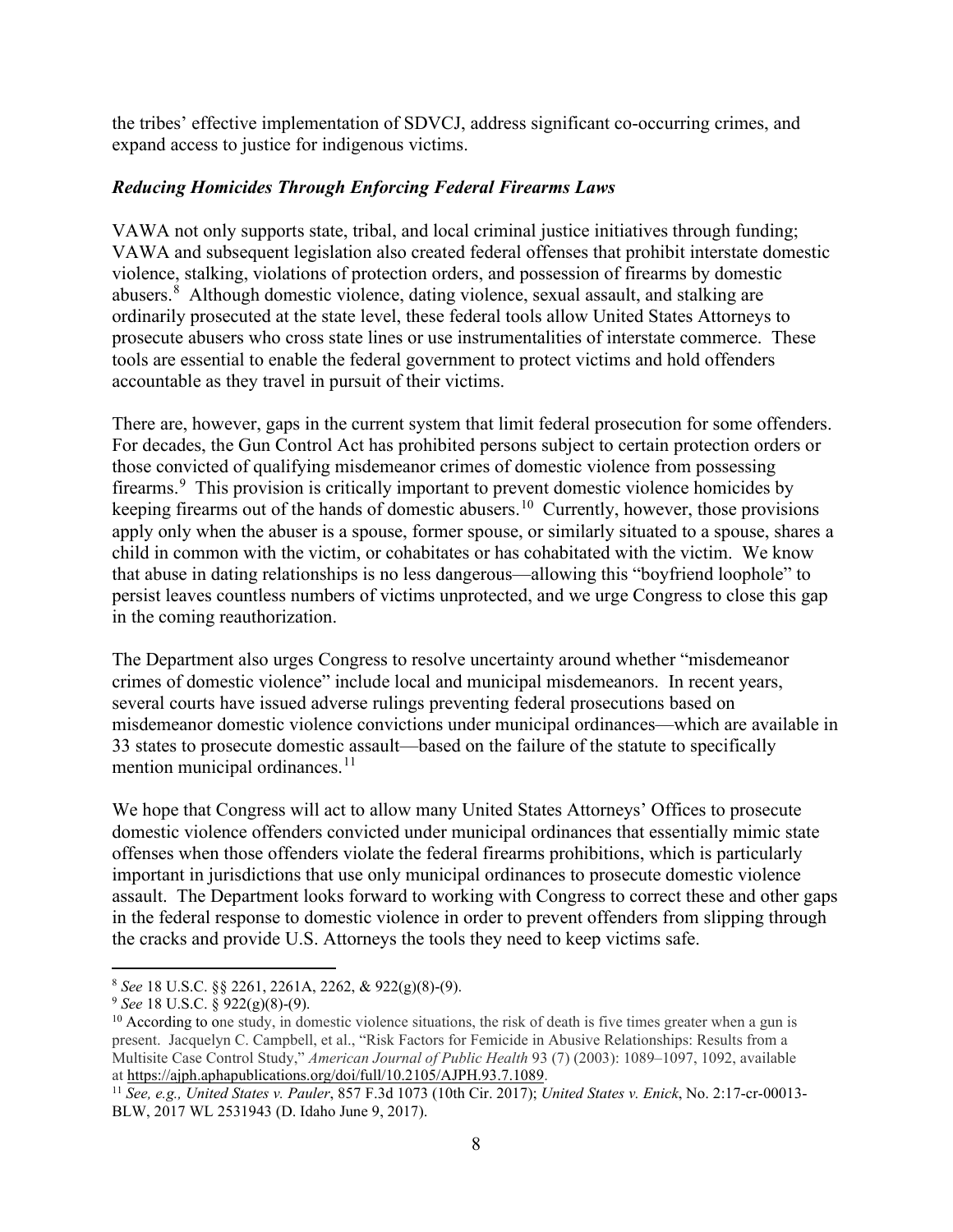#### *New Approaches to Achieving Justice and Healing for Survivors*

Although VAWA has succeeded in improving criminal justice responses, there is more work to do. Despite VAWA's focus on holding offenders accountable through the criminal justice system, many who experience domestic and sexual violence are reluctant to seek a criminal justice response. According to the Department's data, only 23% of victims of rape or sexual assault and 49% of victims of domestic violence report their assaults to the police.<sup>[12](#page-8-0)</sup> Some victims of domestic violence have reported fearing that police intervention would make the situation worse by failing to hold the offender accountable, escalating their danger, or triggering retaliation from their partner.<sup>13</sup> Some fear engagement with law enforcement and fail to report because of distrust of the criminal justice system.<sup>[14](#page-8-2)</sup> The Department takes this reticence very seriously and is committed to finding survivor-centered solutions that build on VAWA's quarter century of success in this area and on the Department's continuing efforts to help law enforcement agencies improve their policies, protocols, and training to promote bias-free and effective responses to domestic and sexual violence.

For example, in 2015, the Department issued *Identifying and Preventing Gender Bias in Law Enforcement Response to Sexual Assault and Domestic Violence,*[15](#page-8-3) a guidance document that was aimed at helping law enforcement agencies identify and prevent sex discrimination in their investigation of and response to these crimes. The leadership of the Department continues its commitment to helping law enforcement agencies improve their policies, protocols, and training to promote effective responses to domestic and sexual violence. The importance of having investigating agents and prosecutors trained on appropriate trauma-informed interactions with survivors cannot be overstated.

In recent years, there has been growing interest in expanding the response to gender-based violence to include restorative justice practices. As described in the Department's FY 2022 budget request, "[r]estorative justice is a growing practice in both the criminal and social justice fields that seeks to repair and address the harm experienced by victims, as well as any harm done to their community."<sup>16</sup> In the context of gender-based violence, it is a "strategy for addressing underreporting of sexual assault, domestic violence, and dating violence, by offering victims an option for remedying harm while responding to their concerns about how they will be treated by the criminal justice system."[17](#page-8-5) OVW has been exploring how this framework could be effectively applied to domestic and sexual violence. While we continue to study the potential benefits of this approach and others, the Department is committed to continuing to incorporate the views and voices of diverse survivors, including what they say they need for justice, safety,

<span id="page-8-0"></span><sup>12</sup> U.S. Dept. of Justice, Bureau of Justice Statistics, *Criminal Victimization, 2016* (December 2017), available at [https://bjs.ojp.gov/content/pub/pdf/cv16\\_sum.pdf.](https://bjs.ojp.gov/content/pub/pdf/cv16_sum.pdf)

<span id="page-8-1"></span><sup>13</sup> National Domestic Violence Hotline, *Who Will Help Me? Domestic Violence Survivors Speak Out About Law Enforcement Responses*, Washington DC, (2015), available at [http://www.thehotline.org/wp](http://www.thehotline.org/wp-content/uploads/sites/3/2015/09/NDVH-2015-Law-Enforcement-Survey-Report.pdf)[content/uploads/sites/3/2015/09/NDVH-2015-Law-Enforcement-Survey-Report.pdf.](http://www.thehotline.org/wp-content/uploads/sites/3/2015/09/NDVH-2015-Law-Enforcement-Survey-Report.pdf)  $\overline{14}$  *Id.* 

<span id="page-8-3"></span><span id="page-8-2"></span><sup>15</sup> [https://www.justice.gov/opa/file/799366/download.](https://www.justice.gov/opa/file/799366/download)

<span id="page-8-5"></span><span id="page-8-4"></span><sup>&</sup>lt;sup>16</sup> U.S. Dept. of Justice, FY 2022 Budget Request: Addressing Inequities in the Criminal Justice System 3 (2021), available at [https://www.justice.gov/jmd/page/file/1398821/download.](https://www.justice.gov/jmd/page/file/1398821/download) 17 *Id.*